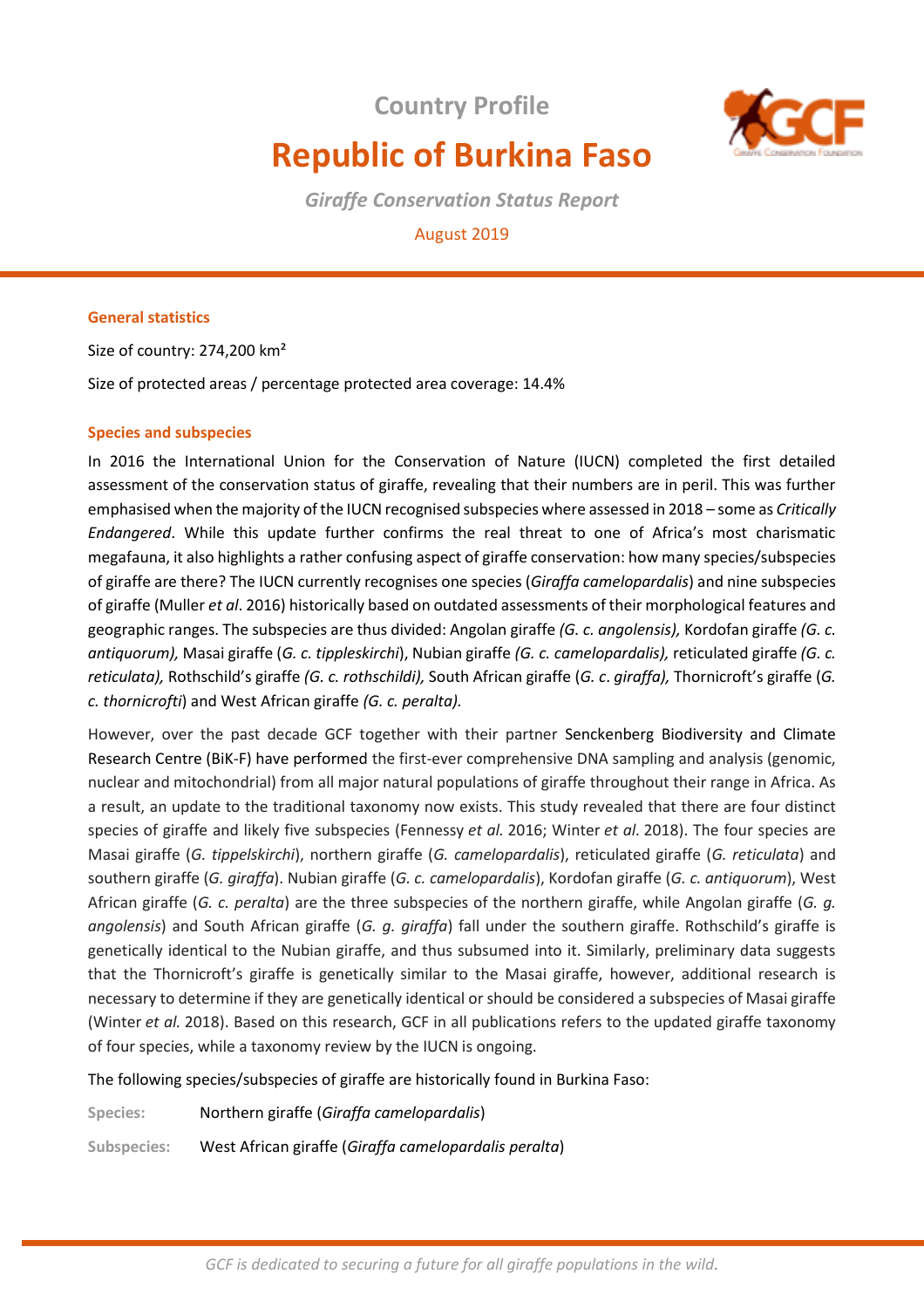#### **Conservation Status**

**IUCN Red List (IUCN 2018):**

*Giraffa camelopardalis* (as a species, old taxonomy) – Vulnerable (Muller *et al.* 2016) *Giraffa camelopardalis peralta* – Vulnerable (Fennessy *et al.* 2018) **In the Republic of Burkina Faso:**  Regionally Extinct.

## **Issues/threats**

Once widely distributed across the Sudano-Sahelian Zone, from Senegal to Lake Chad, West African giraffe (*Giraffa camelopardalis peralta*) have been extirpated from most of its former range by illegal hunting and habitat alteration, destruction and fragmentation (Hassanin *et al.* 2007; Ciofolo 1995; Dagg & Foster 1976; Happold 1969). Today, West African giraffe only occur in two populations in Niger.

The Republic of Burkina Faso (previously known as the Upper Volta and referred to as Burkina Faso in this report) was once considered to have the greatest wealth of faunal species in West Africa (ALIC 1980). Desert lands have encroached upon the country's savanna habitats as vegetation cover decreased in response to grazing, cultivation, woodcutting, burning and drought, leaving the land progressively degraded (ALIC 1980; Happold 1969). Overexploitation exerted severe pressure on wildlife populations and has threatened the survival of many species, especially large mammals (Stuart *et al.* 1990; ALIC 1980; Happold 1969). Although natural geographical barriers might have restricted the range of giraffe into and out of Burkina Faso (Happold 1969; Sidney 1965), the abovementioned factors have contributed to the extirpation of giraffe from the country more than a century ago.

#### **Estimate population abundance and trends**

#### **Historic**

Historically, West African giraffe were found all over the region now covered in many areas by the Sahara Desert (Dagg & Foster 1976; Dekeyser 1955). Although giraffe were still widely distributed throughout West Africa by the end of the nineteenth century, a substantial reduction in their distribution range, due to the introduction of firearms, agriculture development and deforestation, was reported by the beginning of the twentieth century (Leroy *et al.* 2009; Ciofolo 1995; Sidney 1965; Mauny 1957).

The Niger-Benue River system and the forests of the Cameroons and Liberia were generally regarded as effective barriers to the extension of the West African giraffe's geographical range southwards into the apparent suitable savanna woodland habitat of Burkina Faso and adjoining countries such as Ivory Coast and Ghana (East 1999; Ciofolo 1995; Happold 1969). However, according to East (1999), giraffe were known to occur as rare vagrants in Burkina Faso.

Giraffe were reportedly absent from Burkina Faso by the mid-1930s (Sidney 1965). In 1949, a small group of giraffe were seen in the far south of the country, suggesting that giraffe occasionally crossed the Niger River (Happold 1969). River crossings were only possible due to the existence of several small islands and sand banks exposed during periods of low water (Happold 1969). According to Happold (1969), no giraffe were present in the country during the late 1960s and also Dagg (1962) made no reference to their occurrence. In 1980, giraffe was reportedly present in the north of Burkina Faso, close to the borders with Mali and Niger, outside of any protected area (ALIC 1980). In the early 1980s, a pair of giraffe wandered from the Mali-Niger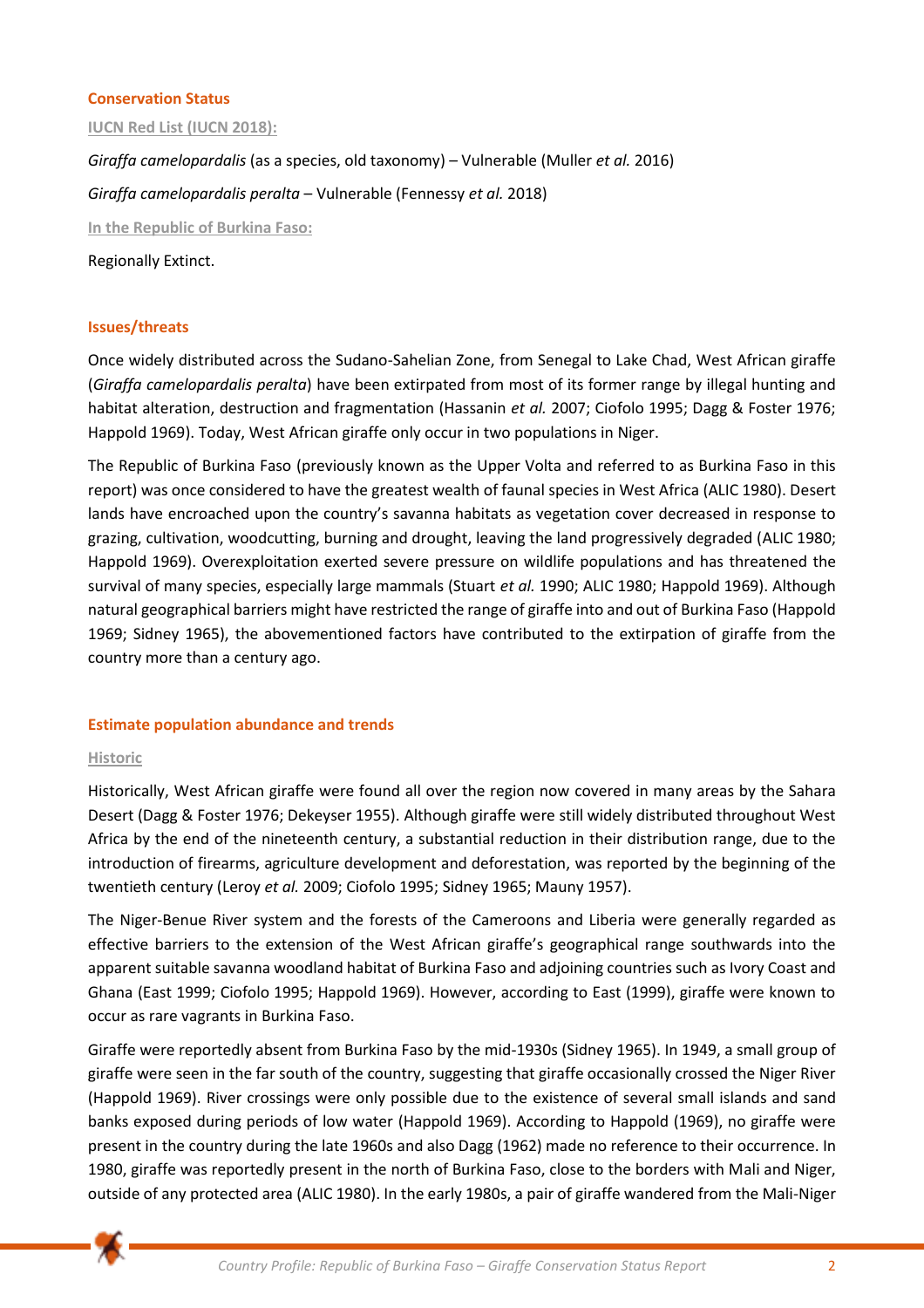border area south-westwards across the country and ended up near the Nazinga Game Ranch in the south of Burkina Faso (East 1999).

In the late 1990s, Niger's president donated five giraffe from Niger as a personal gift to the president of the neighbouring Burkina Faso (Pittman 2009). Of the five captured giraffe three died during the operation, while two were supposedly transported to Burkina Faso (Pittman 2009). Their fate is unknown (Pittman 2009).

#### **Current**

Giraffe are regionally extinct in the wild in Burkina Faso (Fennessy & Brown 2010).

#### **Acknowledgements**

We would like to thank Dr. David Happold for his valuable input. This updated Country Profile was financially supported by the Giraffe Conservation Foundation and its supporters.

## **References**

ALIC. 1980. *Draft Environmental Report on Upper Volta.* Arid Lands Information Centre, Office of Arid Lands Studies, University of Arizona, Tucson, Arizona, USA.

Ciofolo, I. 1995. West Africa's last giraffes: the conflict between development and conservation. Journal of Tropical *Ecology* **11**:577-588.

Dagg, A.I. 1962. *The distribution of the giraffe in Africa*. School of Graduate Studies, University of Waterloo, Waterloo, Ontario, Canada.

Dagg, A.I. & Foster, J.B. 1979. *The Giraffe: Its Biology, Behavior, and Ecology.* Van Nostrand Reinhold, New York, USA.

Dekeyser, P.L. 1955. Les mammifères de l'Afrique noire Française. Initiations Africaines 1,2. Ed., Institut Français d'Afrique noire, Dakar, 426 pp.

East, R. 1999. *African Antelope Database 1998.* IUCN/SSC Antelope Specialist Group. IUCN, Gland, Switserland and Cambridge, UK.

Fennessy, J. & Brown, D. 2010. *Giraffa camelopardalis*. In: IUCN 2013. IUCN Red List of Threatened Species. Version 2013.1. <www.iucnredlist.org>. Downloaded on 23 September 2013.

Fennessy, J., Bidon, T., Reuss, F., Kumar, V., Elkan, P., Nilsson, M.A., Vamberger, M. Fritz, U. & Janke, A. 2016. Multi-locus analysis reveal four giraffes species instead of one *Current Biology*, **26:** 2543-2549.

Fennessy, J., Marais, A. & Tutchings, A. 2018. Giraffa camelopardalis ssp. peralta. The IUCN Red List of Threatened Species 2018: e.T136913A51140803. http://dx.doi.org/10.2305/IUCN.UK.2018- 2.RLTS.T136913A51140803.en. Downloaded on 22 March 2019.

Happold, D.C.D. 1969. The present distribution and status of the giraffe in West Africa*. Mammalia* **33**(3): 516-521.

Hassanin, A., Ropiquet A., Gourmand, A.L., Chardonnet, B. and Rigoulet, J. 2007. Mitochondrial DNA variability in *Giraffa camelopardalis*: consequences for taxonomy, phylogeography and conservation of giraffes in West and central Africa. *Comptes Rendus Biologies* **330**: 265-274.

Leroy, R., de Visscher, M-N., Halidou, O. & Boureima, A. 2009. The last African white giraffes live in farmers' fields. Biodiversity Conservation 18:2663-2677.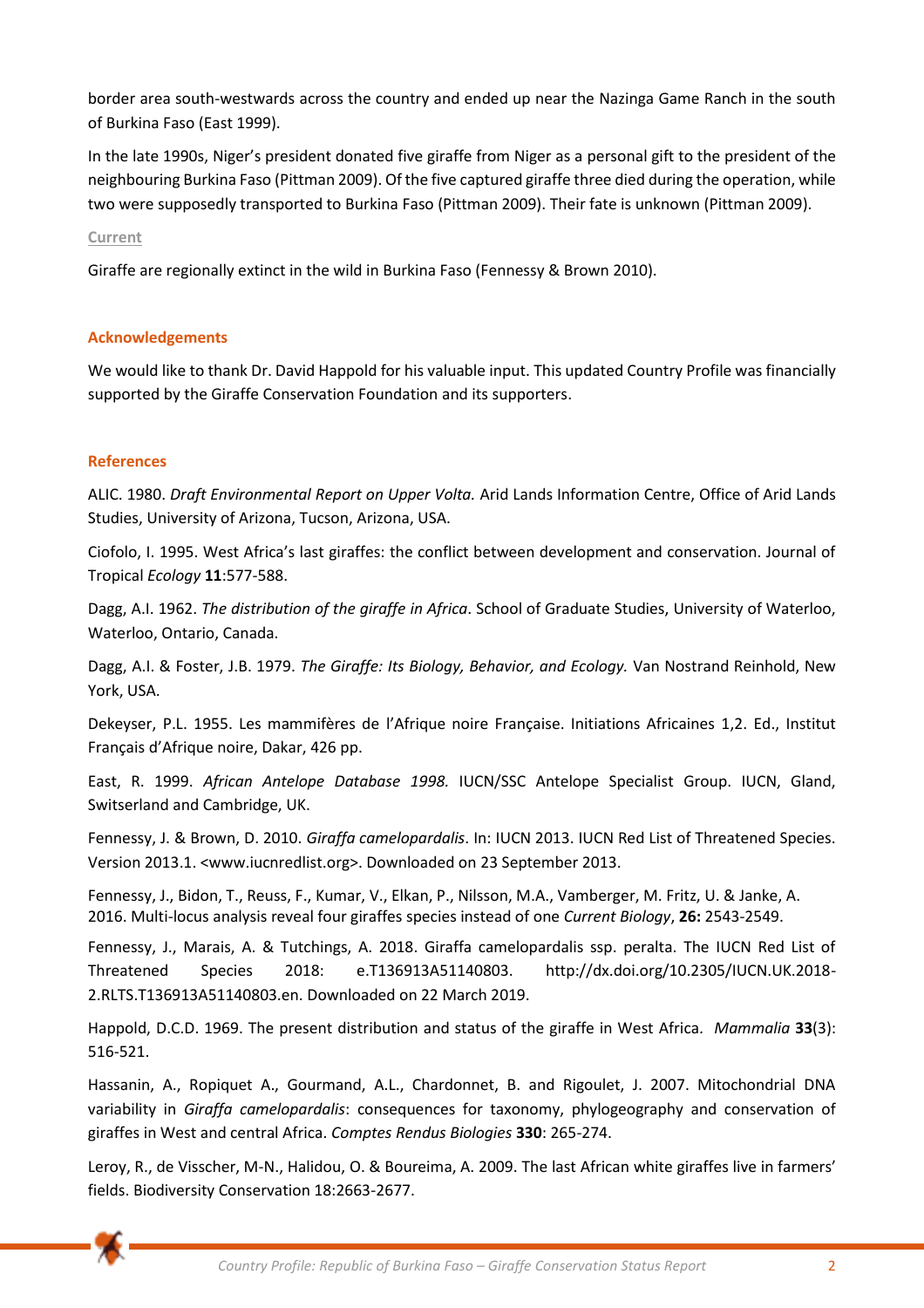Mauny, R. 1957. *Re´partition de la grande faune e´thiopienne du Nord-Ouest africain, du Pale´olithique a` nos jours.* Bulletin IFAN, Dakar, XVII (A): 246–278.

Muller, Z., Bercovitch, F., Brand, R., Brown, D., Brown, M., Bolger, D., Carter, K., Deacon, F., Doherty, J.B., Fennessy, J., Fennessy, S., Hussein, A.A., Lee, D., Marais, A., Strauss, M., Tutchings, A. & Wube, T. 2016. *Giraffa camelopardalis*. The IUCN Red List of Threatened Species 2016: e.T9194A51140239. www.iucnredlist.org/details/9194/0 (Accessed February 2019).

Pitman, T. 2009. West Africa's last giraffes make surprising comeback http://www.usnews.com/science/ articles/2009/11/08/west-africas-last-giraffes-make-surprising-comeback (Accessed 23 September 2013).

Sidney, J. 1965. The past and present distribution of some African ungulates. *Transactions of the Zoological Society of London* **30**: 1-397.

Stuart, S.N., Adams, R. J. & Jenkins, M.D. 1990. *Biodiversity in Sub-Saharan Africa and Its Islands: Conservation, Management and sustainable use.* Occasional Papers of the IUCN Species Survival Commission No. 6. Gland, Switzerland.

Winter S, Fennessy J, Janke A. Limited introgression supports division of giraffe into four species. Ecol Evol. 2018;8:10156–10165. https://doi.org/10.1002/ece3.4490

# **Citation**

Marais, A.J., Fennessy, S., Ferguson, S. & Fennessy, J. 2019. *Country Profile: A rapid assessment of the giraffe conservation status in the Republic of Burkina Faso.* Giraffe Conservation Foundation, Windhoek, Namibia.